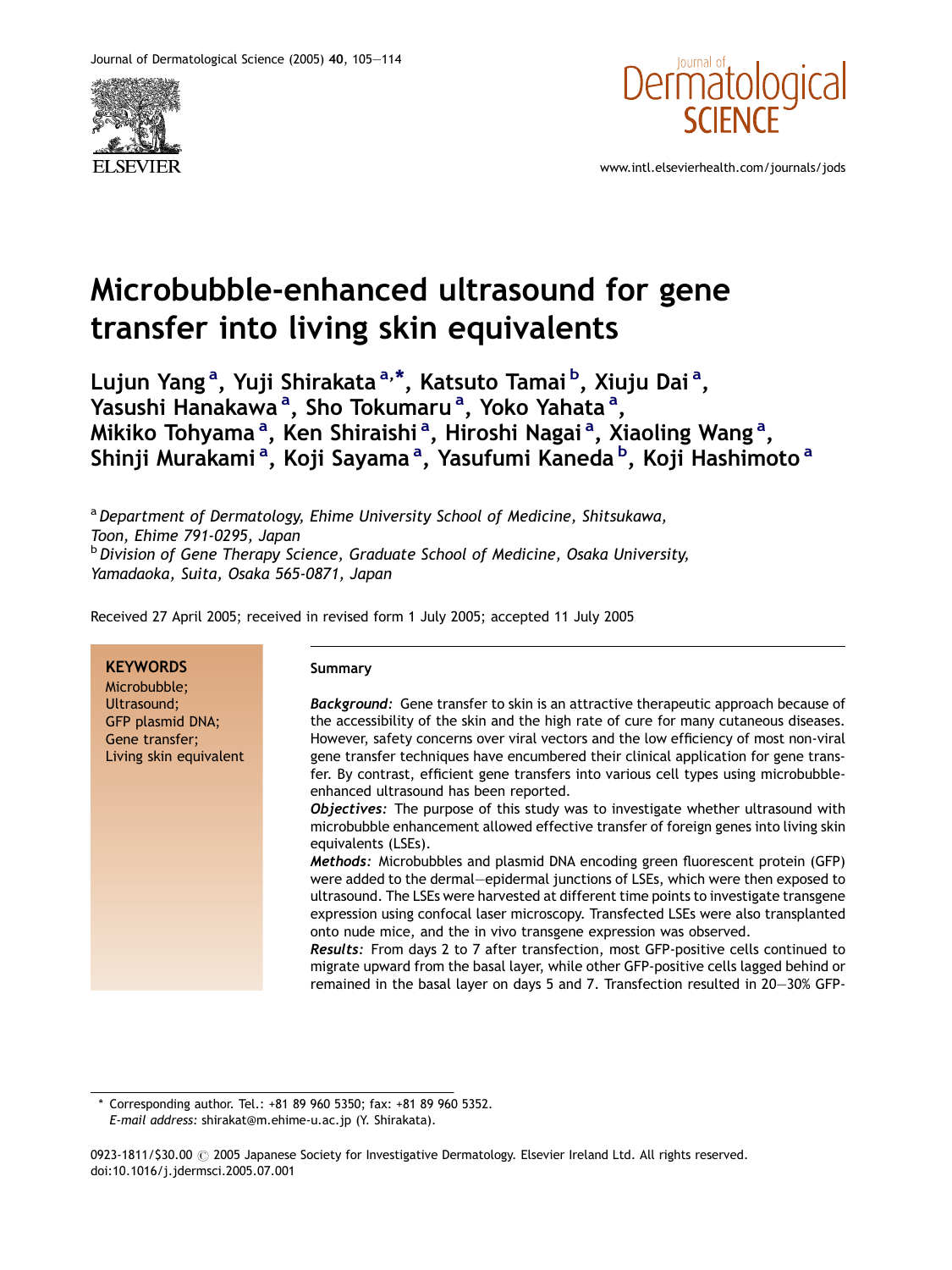positive cells. Multiple transfections further increased the percentage of transfected cells and resulted in multi-layer transgene expression. Grafts from the transfected LSEs survived on nude mice and continued to express GFP up to 2 weeks posttransplantation.

**Conclusion:** Gene transfer into LSE using ultrasound with microbubble enhancement is an effective alternative to viral and non-viral methods.

 $\odot$  2005 Japanese Society for Investigative Dermatology. Elsevier Ireland Ltd. All rights reserved.

#### 1. Introduction

A human living skin equivalent (LSE) consists of keratinocytes seeded upon a fibroblast-populated type I collagen gel. LSEs are now readily cultured and applied in the treatment of burn wounds, ulcers, and other skin defects  $[1-3]$ . It has been suggested that this three-dimensional skin substitute could be genetically modified and transplanted in order to deliver therapeutic proteins locally and systemically for the treatment of cutaneous diseases and systemic disorders characterized by low or absent levels of circulating polypeptides [\[4,5\].](#page-8-0) LSE is an attractive ex vivo approach to gene delivery, as it allows confirmation of the efficiency of gene transfer and avoids the need to administer the vectors directly to patients, with the concomitant risk of systemic dissemination [\[6\]](#page-8-0). Virally transduced keratinocytes have been deposited onto dermal matrices to construct genetically engineered LSEs that expressed the transgene in vitro and on nude mice after transplantation [\[7,8\]](#page-8-0) and that corrected the abnormal morphogenesis and malfunction of LSEs comprising cells expressing certain genodermatoses [\[9,10\]](#page-8-0). However, safety concerns regarding viral vectors, such as immunogenicity, insertional mutagenesis, and cytopathic effects, as well as the low efficiency of most non-viral gene transfers, have encumbered their use in clinical application [\[11—13\]](#page-8-0).

Several non-viral approaches for gene transfer to skin have been introduced [\[14,15\],](#page-8-0) among which, in vivo intradermal injection has successfully transduced naked DNA into keratinocytes [\[16\]](#page-8-0) and the cytokine transgene expression has provided biological effects in the treated skin [\[17,18\]](#page-8-0). However, non-viral gene transfer into living skin equivalent has not been established. Recently, microbubbleenhanced ultrasound, as a new non-viral gene delivery approach, has efficiently transferred foreign genes into cardiac cells, muscle cells, and prostate cancer cells [\[19—22\].](#page-8-0) In the present study, we demonstrate that this approach is also effective in delivering genes into LSE.

### 2. Materials and methods

#### 2.1. Monolayer cell culture

Normal human epidermal keratinocytes were cultured in MCDB 153 type II medium as previously described [\[23,24\]](#page-8-0). Keratinocytes in their fourth passage were used for LSE cultures.

Normal human dermal fibroblasts were isolated from normal human skin and cultured in DMEM (Gibco) supplemented with 10% FCS. Fourth- or fifth-passage cells were used in constructing the LSEs.

#### 2.2. Preparation of LSEs

- 1. Collagen gel was prepared as follows: six volumes of ice-cold porcine collagen type I solution (Nitta Gelatin Co., Osaka, Japan) were mixed with one volume of 8 $\times$  DMEM (Gibco), 10 volumes of 1 $\times$ DMEM supplemented with 20% FCS, and one volume of 0.1N NaOH. One millilitre of the resulting solution was added to each culture insert (Transwel, collagen membrane bottom, diameter: 24 mm, membrane pore size:  $3 \mu m$ , Costar) in a six-well culture plate (Costar). After polymerization of the solution on the insert at 37 $\degree$ C, 3.5 ml of fibroblast-containing collagen solution was applied onto each insert, followed again by polymerization at  $37^{\circ}$ C. DMEM supplemented with 10% FCS and ascorbic acid (final concentration 50 ng/ml) was then added to the fibroblast-rich gel. After 5 days of culture, the fibroblasts had contracted the gel.
- 2. Five days after the dermal component was prepared,  $6.0 \times 10^5$  keratinocytes in 60  $\mu$ l MCDB 153 type II were seeded onto the concave surface of the contracted gel. The resulting LSE was maintained submerged in culture medium for 2 days. When the keratinocytes reached confluence, the LSE was raised to the air—liquid interface, and cornification medium (CM), composed of a 1:1 mixture of Ham's F-12 and DMEM supplemented with 2% FCS, 0.1 mM ethanola-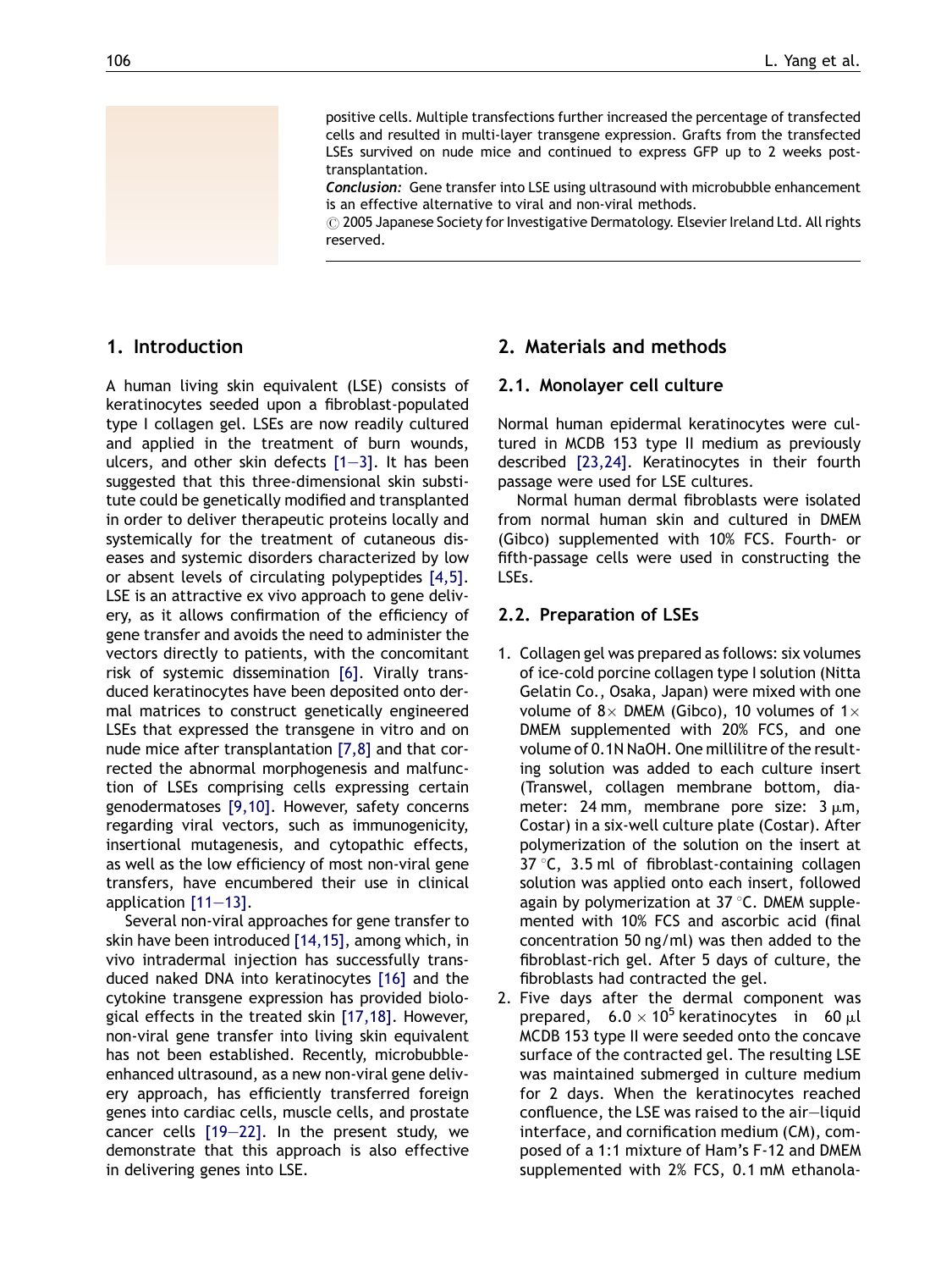<span id="page-2-0"></span>mine, 0.1 mM o-phosphoethanolamine,  $0.4 \mu$ g hydrocortisone/ml,  $5 \mu$ g insulin/ml, 12.2  $\mu$ g adenine/ml, 5  $\mu$ g transferrin/ml, 6.83  $\mu$ g selenious acid/ml, 13.46 pg triiodothyronine/ml, 89.34  $\mu$ g choline chloride/ml, 105.1  $\mu$ g serine/ml, 20  $\mu$ g linoleic acid/BSA/ml, and 50  $\mu$ g ascorbic acid/ml was added. The medium was changed every other day.

# 2.3. Transfection of GFP plasmid DNA

A commercial reporter plasmid, pEGFP-C2 vector 6083-1 (Clontech, Japan), encoding green fluorescent protein (GFP), was used for transfection. Plasmid DNA was obtained from Escherichia coli JM 109 cultures and prepared with a kit (Qiagen Midi; Qiagen, Chatsworth) according to the manufacturer's instructions. Agarose gel electrophoresis was performed before and after restriction endonucleases digestion to verify the identity and purity of the plasmid DNA.

GFP plasmid DNA was transfected into the LSE on day 7 after air-lift. As stated in the protocol accompanying the MB-3 albumin-coated octafluoropropane-gas-filled microbubbles (purchased from Neppa Gene Co., Japan), GFP plasmid was mixed with the microbubbles (final DNA concentration,  $200 \mu$ g/ml). The plasmid DNA and microbubbles (10  $\mu$ l) were added to the dermal—epidermal junction of the LSEs, which were then immediately transferred to a six-well plate (Costar) and exposed to ultrasound using an ultrasound generator (Ultax Model No. UX-301, Celcom Inc., Japan), with the probe applied to the bottom of the plate. The optimal conditions for gene transfection were determined by testing various combinations of exposure parameters: frequency (from 1 to continuous), intensity (from 1 to 10), and exposure duration (from 1 to 60 s). Following the exposure to ultrasound, the transfected LSEs were kept in culture for 2 more days, after which the epidermis was peeled off and checked for GFP expression using confocal laser microscopy (LSM 510, Zeiss, Germany). The remaining layers of the LSEs were cultured continuously in air-lifted status and harvested on days 2, 5, and 7 after transfection.

Plasmid DNA re-transfection was also conducted. LSEs were divided into three groups. The first group was transfected on day 7 after air-lift; the second group was re-transfected on days 7 and 9, and the third group on days 7, 9, and 11. All the LSEs were harvested on day 13 after air-lift.

In the transfection and re-transfection trials, the epidermis was peeled off of the dermal matrix of the LSEs and cut into two pieces. One piece was mounted directly for observation of horizontal sections of the LSE; the other was snap frozen and sectioned vertically at  $7 \mu m$  intervals. The sections were evaluated by confocal laser microscopy. Three independent experiments were performed.

### 2.4. Transplantation of GFP-transfected LSEs onto nude mice

On day 7 after air-lift, GFP-containing plasmid was transfected into the LSEs by microbubble-enhanced ultrasound as described above. On the 2nd day of transfection, the epidermal layers of the LSEs were peeled off and grafted onto full-thickness wounds on the backs of 8-week-old, female BALB/cAJc1-nu nude mice. The grafting protocol was approved by the Ethics Committee of Ehime University School of Medicine. Each mouse was anesthetized by an intraperitoneal injection of 0.3 ml avertin (1.25% tribromoethanol, 2.5% 2-methyl-2-butanol). An 8 mm skin biopsy punch was used to create a full-thickness wound deep to the fascia of the dorsal musculature,



Fig. 1 The influence of the ultrasound exposure duration on gene transfer efficiency in LSEs. Microbubble-enhanced ultrasound gene transfer to living skin equivalents (LSEs) was performed at 2 Hz and an intensity of 8 for 10 s (A), 30 s (B), and 60 s (C). Green fluorescent protein (GFP) expression in the peeled epidermis is observed 2 days later using fluorescence microscopy. Scale bar, 50  $\mu$ m.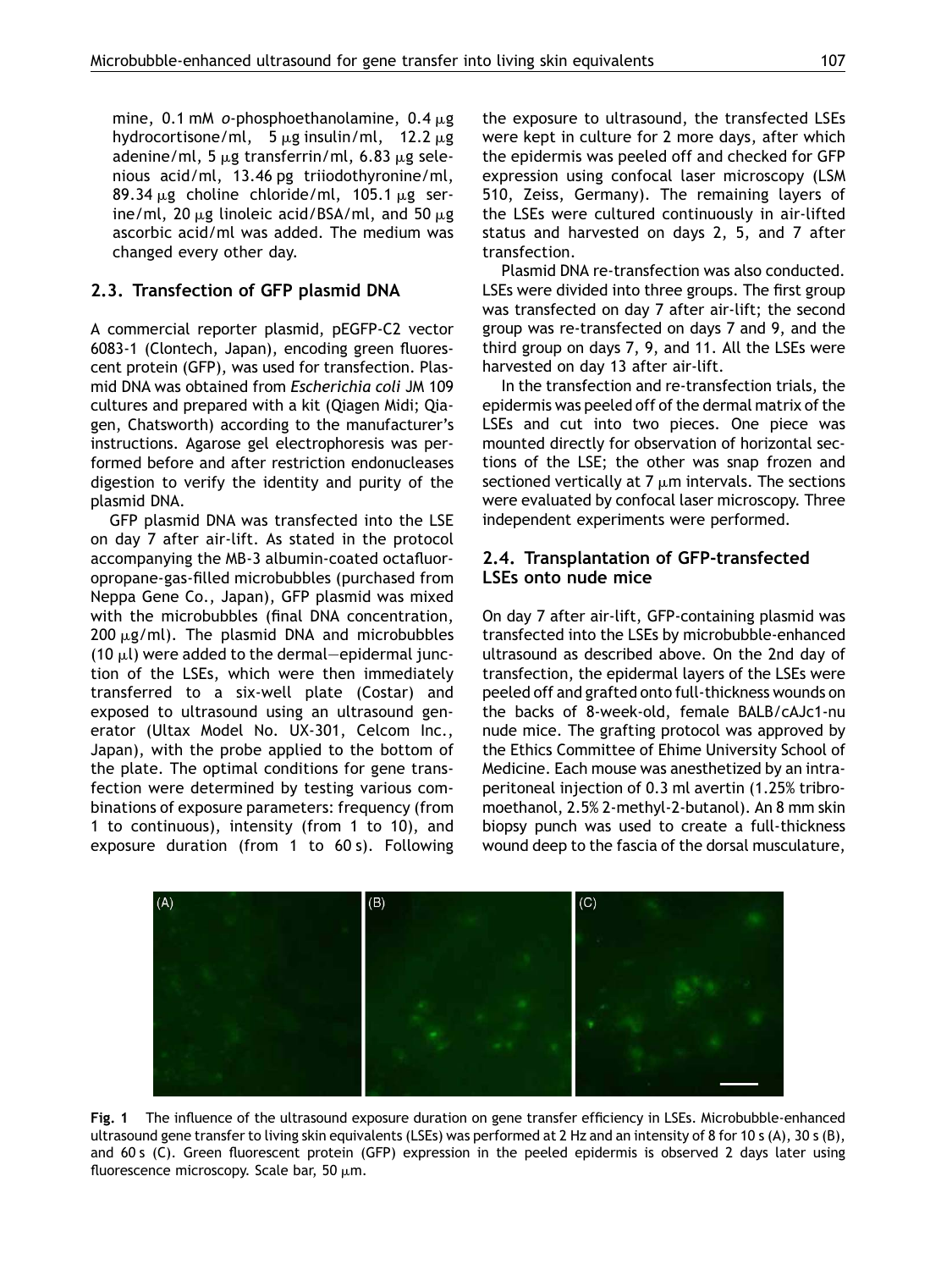<span id="page-3-0"></span>and an LSE graft of corresponding size, removed by the same punch, was applied to the wound and covered with transparent film. On days 3, 5, 7, and 14 after transplantation, the nude mice were killed, the transplanted grafts were excised, and each graft was cut into two pieces.

One piece was fixed in 20% formalin, embedded in wax, and sectioned at 5  $\mu$ m intervals for H&E staining. The other piece was frozen in OCT compound and sectioned at  $7 \mu m$  intervals for observation using confocal laser microscopy. Three independent experiments were performed.



Fig. 2 The dynamics of GFP expression in LSEs after transfection. Samples were collected on day 2 (A, D), day 5 (B, E), and day 7 (C, F) after transfection. For each sample, horizontal (A—C) and vertical (D—F) microscopy sections were examined. The horizontal sections show that fluorescence-positive cells had spread and merged with each other from day 2 (A) to day 5 (B) to day 7 (C). The vertical sections show that most fluorescence-positive cells are located in the basal or suprabasal layer on day 2 (D) and move to the stratum corneum on day 5 (E) and day 7 (F), while some positive cells either lag behind in their upward migration (arrow in Fig. 2E) or remain in the basal layer on day 5 (arrow head in E) and day 7 (arrow head in F). The white-dotted line indicates the dermal—epidermal junction. Scale bar, 50  $\mu$ m.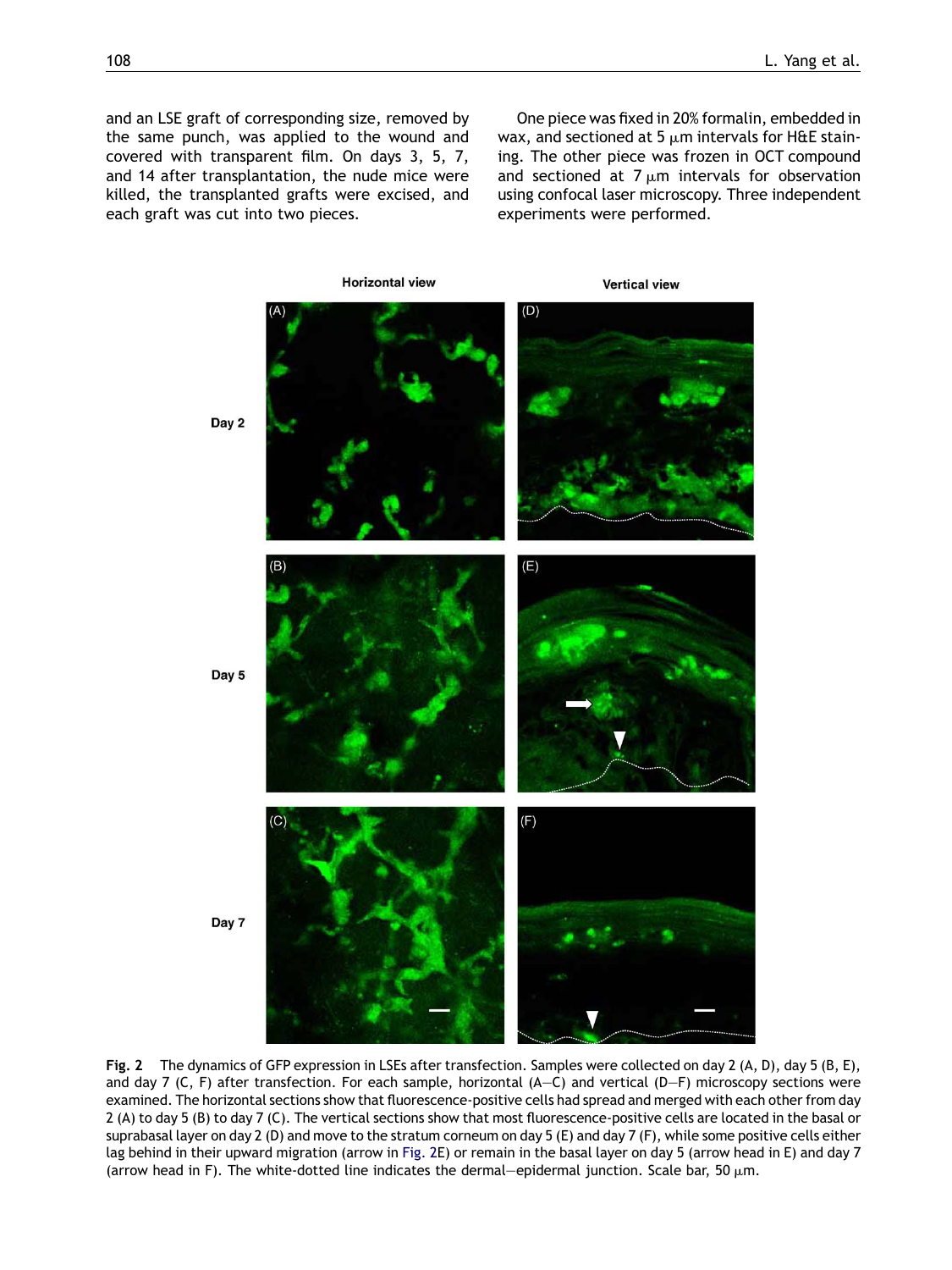# <span id="page-4-0"></span>3. Results

# 3.1. Determination of optimal ultrasound exposure parameters

After testing various combinations of ultrasound frequency, intensity, and duration, an exposure of 2 Hz at an intensity of 8 for 60 s was found to most efficiently transfer the GFP plasmid into LSEs. [Fig. 1](#page-2-0) shows the influence of the ultrasound exposure duration on the GFP gene transfer efficiency. At a frequency of 2 Hz and an intensity of 8, more fluorescence-positive cells were found in the epidermis of the LSE exposed to ultrasound for 60 s [\(Fig. 1C](#page-2-0)) than for 10 s ([Fig. 1](#page-2-0)A) or 30 s ([Fig. 1](#page-2-0)B).



Fig. 3 GFP expression after multiple transfections. LSEs were transfected once (A, D), twice (B, E), or three times (C, F). The horizontal microscopy sections show that cells transfected three times (C) expressed more GFP than did those transfected once (A) or twice (B). The vertical sections show that the fluorescence-positive cells are located mainly in the stratum corneum in cells transfected once (D), in both the stratum corneum and the suprabasal layer in cells transfected twice (E), and in the stratum corneum, suprabasal, and basal layers in cells transfected three times (F). The white-dotted line indicates the dermal—epidermal junction. Scale bar, 50  $\mu$ m.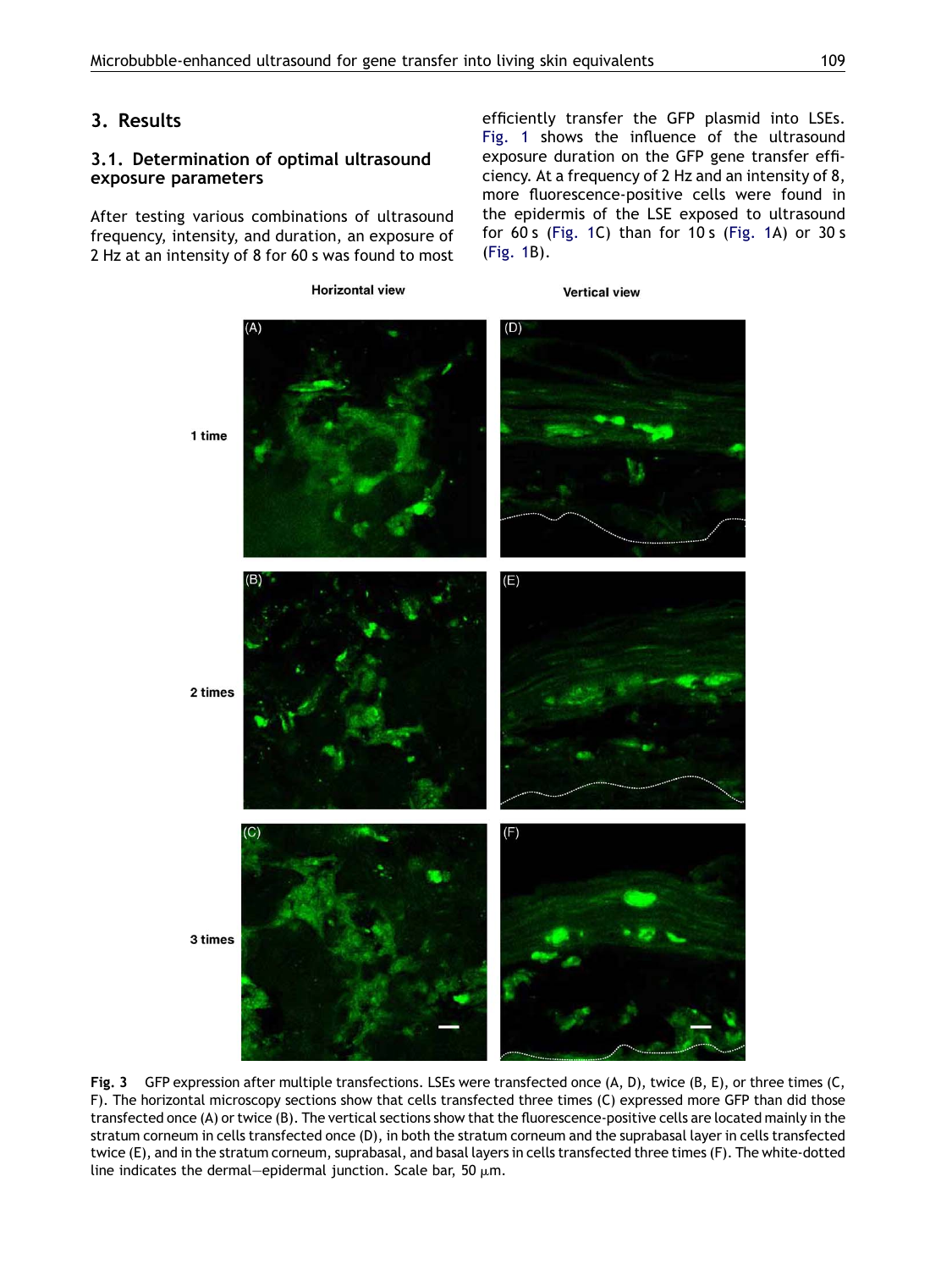<span id="page-5-0"></span>

Fig. 4 Morphology of the epidermis and GFP expression in transfected LSE grafts in vivo. Transfected LSE grafts were collected on day 3 (A, E), day 5 (B, F), day 7 (C, G), and day 14 (D, H) after transplantation. H&E staining (A—D) shows that the transfected LSE grafts survive on nude mice and that the epidermis is well stratified and differentiated. Frozen sections (E-H) viewed by confocal laser microscopy show that the fluorescence-positive cells stayed in the suprabasal layer on day 3 (E) and moved to the stratum corneum on day 5 (F) and day 7 (G). By day 14, all of the cells were restricted to the stratum corneum (H). The white-dotted line indicates the dermal—epidermal junction. Scale bar, 50  $\mu$ m.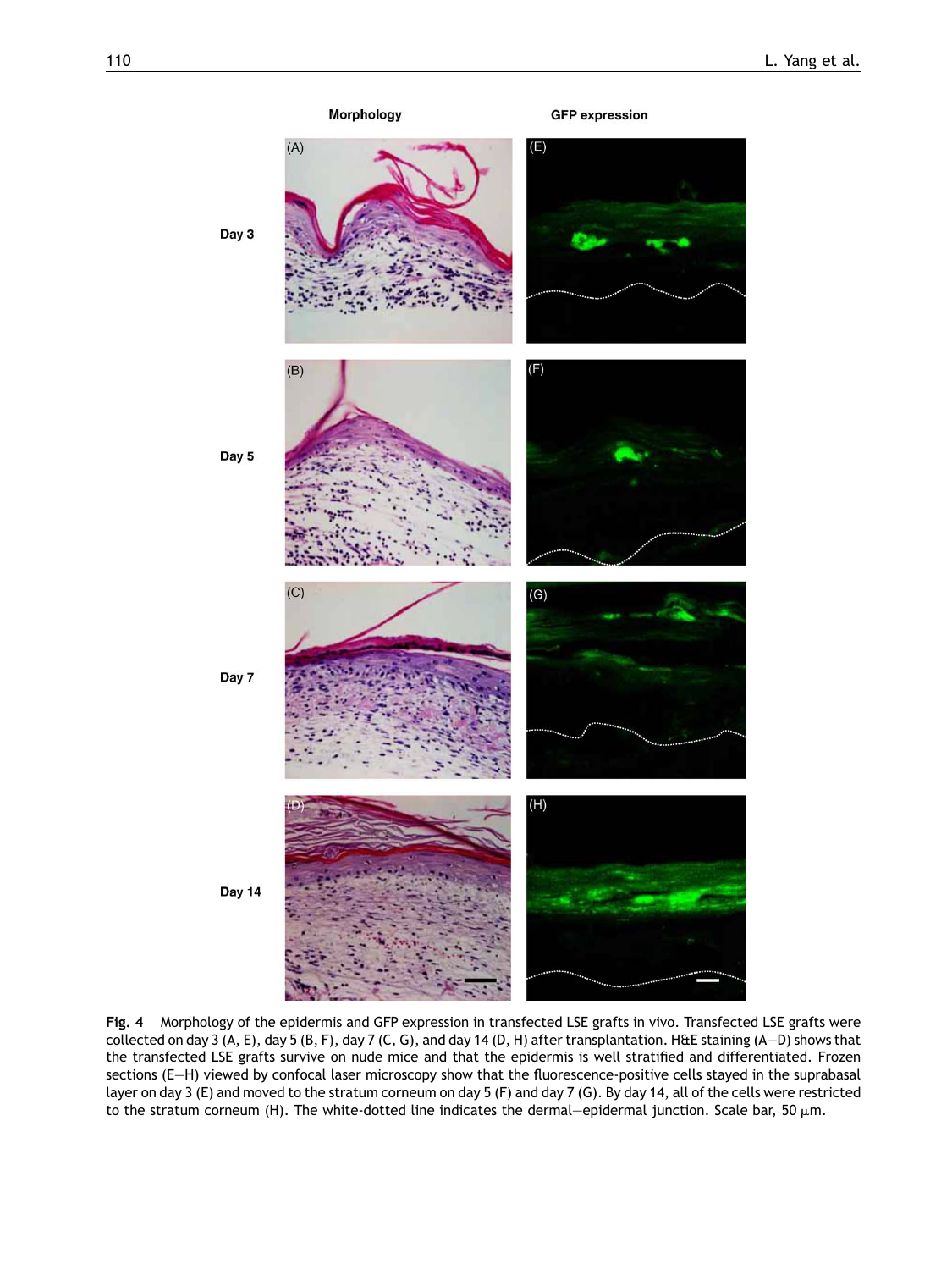## 3.2. GFP expression following plasmid DNA transfection

To investigate the transgene expression and distribution, the transfected epidermis was harvested at different time points. Horizontal and vertical sections of the epidermis were viewed under a confocal laser microscope to investigate the three-dimensional, dynamic distribution of positively transfected cells. The horizontal sections revealed that a fraction of keratinocytes were transfected and expressed GFP. The fluorescent areas increased from days 2 to 7 after transfection and appeared to merge with each other by days  $5-7$  [\(Fig. 2](#page-3-0)A–C). The vertical sections showed that most of the fluorescence-positive cells migrated from the basal layer to the upper layer of the LSE between days 2 and 7 after transfection ([Fig. 2D](#page-3-0)—F), while, on day 5, other cells still lagged behind ([Fig. 2E](#page-3-0)), and a few persisted in the basal layer on days 5 and 7 [\(Fig. 2](#page-3-0)F).

# 3.3. Multiple GFP plasmid DNA transfections increased transgene expression in LSE

To increase the number of positively transfected cells, re-transfection was carried out. The results showed that the number of positively transfected cells increased with increasing frequency of transfection (single, double, or triple transfection), as revealed by analyzing horizontal and vertical sections of the epidermis of the transfected LSEs. Between 20 and 30% of the epidermal cells were GFP-positive [\(Fig. 3A](#page-4-0)—F). As seen in the vertical sections, GFPpositive cells were located mainly in the upper layer of the epidermis after single transfection and in the middle and upper layers after double transfection. Following triple transfection, GFP expression was distributed not only in the stratum corneum and suprabasal layer but also in the basal layer of the epidermis. With histogram of Zeiss LSM Image Examiner, we measured the unit fluorescence intensity on horizontal sections of three samples transfected 1, 2 or 3 times, respectively. The total intensity for each sample was counted, and the mean values of three samples were calculated. The relative fluorescence intensity of 2-time and 3-time transduction was 1.3  $(p < 0.05)$  or 1.8 ( $p < 0.05$ ) compared to 1-time transduction, respectively.

### 3.4. Transgene expression in transfected LSE grafts in vivo

To investigate the transgene expression in vivo, the LSEs were transplanted onto full-thickness wounds on the backs of nude mice, and samples were harvested on days 3, 5, 7, and 14 after transplantation. H&E staining of sectioned LSE grafts showed that, from day 3 up to day 14, the grafts survived well and the epidermis was well differentiated and stratified without any signs of toxicity [\(Fig. 4](#page-5-0)A—D). The frozen sections of the samples showed that the fluorescence-positive cells kept moving upward and were almost all restricted in stratum corneum at day 14, rarely seen at day 21 (data not shown), probably lost during skin scaling. On day 3, the GFP-positive cells stayed in suprabasal layer [\(Fig. 4E](#page-5-0)); on day 5 [\(Fig. 4F](#page-5-0)) and day 7 ([Fig. 4G](#page-5-0)), positive cells were located mainly in the stratum corneum. By day 14, GFP-positive cells had spread and merged with each other in the stratum corneum such that it was difficult to identify individual positive cells [\(Fig. 4H](#page-5-0)).

# 4. Discussion

This study was designed to investigate whether ultrasound with microbubble enhancement could efficiently transfer foreign genes into human LSE. We have shown that GFP plasmid DNA was efficiently delivered into the epidermis of the LSE. The transfected LSE graft survived on full-thickness wounds of nude mice and expressed the transgene for up to 2 weeks. Physical parameters are known to influence the efficiency of ultrasound-mediated gene transfection and the viability of the target cells[\[21\]](#page-8-0). Optimal conditions vary according to cell type and concentration, the size and composition of the microbubbles, and whether transfection is conducted in vivo or in vitro [\[19—21,25\]](#page-8-0). In the ex vivo LSE transfection experiments described here, a mixture of albumincoated, octafluoropropane-gas-filled microbubbles  $(2.0-4.5 \mu m)$  and plasmid encoding GFP were applied to the dermal—epidermal junction of the LSE, which was then exposed to ultrasound under a variety of conditions. After testing several combinations of ultrasound parameters, i.e., frequency, intensity, and exposure duration, we found that an exposure of 2 Hz for 60 s at an intensity of 8 resulted in the efficient transfer of GFP plasmid DNA into the LSE epidermis. In another trial, keratinocytes (at different concentrations) in culture medium were mixed with the microbubbles and GFP plasmid DNA and then exposed to ultrasound. Contrary to our expectations, very few GFP-positive cells were obtained using either the optimal conditions for LSE described above or any other combination of exposure parameters (data not shown).

The combined use of microbubbles and ultrasound can greatly increase gene transfer efficiency [\[26\]](#page-8-0), and the number of positively transduced cells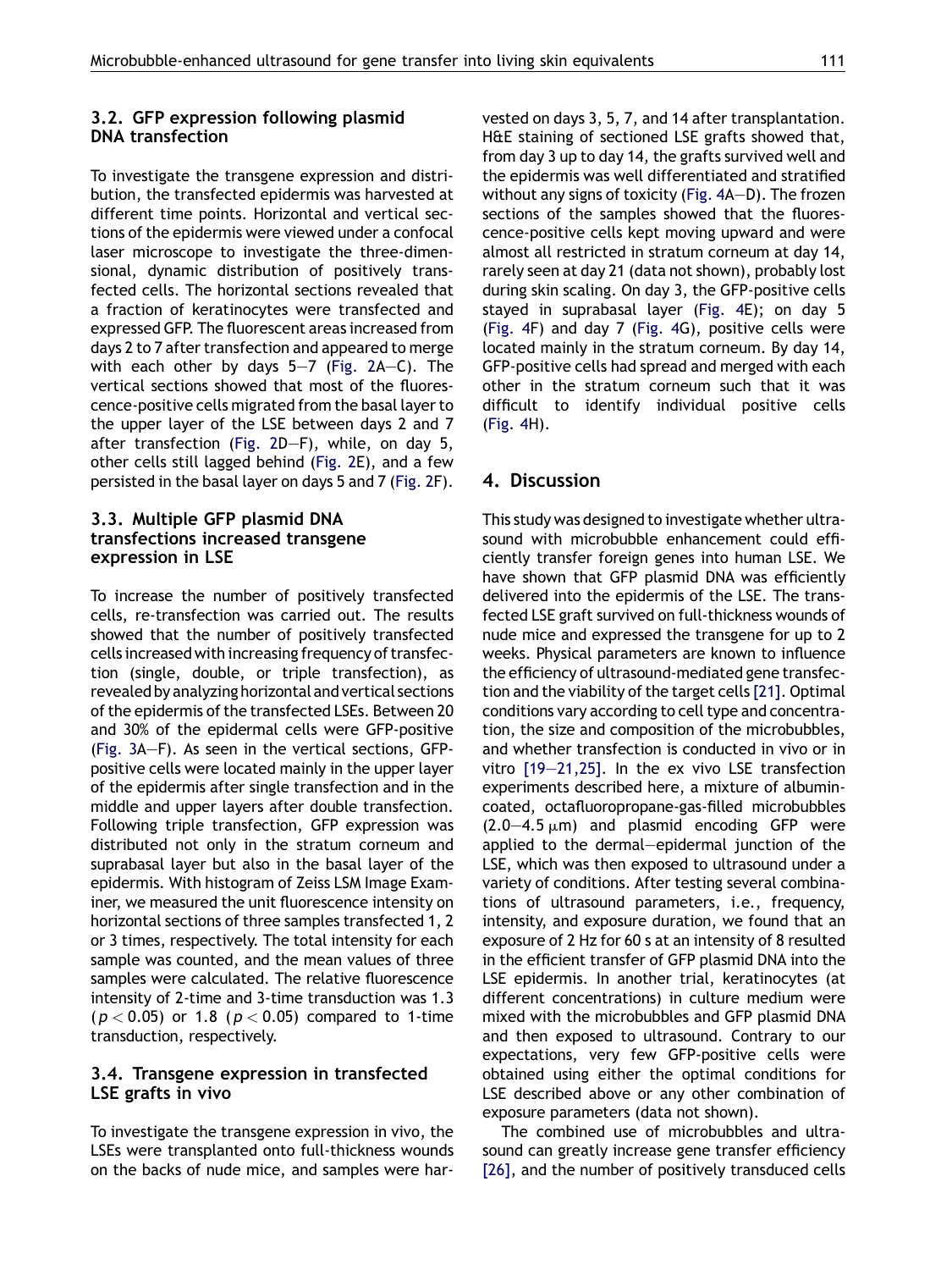<span id="page-7-0"></span>is further increased by repeated exposure to microbubble-mediated ultrasound [\[27\].](#page-8-0) In this study, multiple transfections were carried out, resulting in both multi-layer GFP expression and an increase in the number of epidermal cells expressing the transferred gene. These results indicate that retransfection is another approach to increase transfection efficiency in LSEs.

It was observed that, in transfected LSEs, most of the GFP-positive cells migrated upward from the basal layer, both in culture and after transplantation. In the transfected LSEs transplanted onto nude mice, the positively transfected cells persisted, moving from the basal layer to the stratum corneum, until day 14 in stratum corneum and by day 21 almost all fluorescence was lost. This process coincided with one turnover time of the epidermis. In epidermis, most keratinocytes continue to differentiate and eventually slough off the skin surface, so that a gene transfected into these keratinocytes might eventually be lost. Nonetheless, transient transgene expression may play a role in supplementing growth factors and cytokines that are lacking in abnormalities linked to inadequate wound healing. For example, it has been reported that the transduction of hepatocyte growth factor into keratinocytes caused transient epidermal hyperproliferation in an LSE [\[28\].](#page-8-0) The mixture of GFP plasmid DNA and mibrobubble was administered at the dermal-epidermal junction of the LSEs, and then ultrasound was applied. We investigated the GFP expression in the peeled epidermis and the frozen sectioned collagen gel, respectively. By contrast to the epidermis, we rarely observed fluorescence-positive cells in the collagen gel (data not shown). Similar phenomenon was reported in in vivo or ex vivo gene delivery by intradermal injection, which was supposed due to the relatively fewer fibroblasts in the dermis or the inefficiency of the dermal cells to take-up and express the injected naked DNA [\[16\]](#page-8-0).

To obtain sustained gene expression, gene transfer should be targeted to stem cells that possess unlimited growth potential and self-renewal capacity. Recent findings have suggested that integrin  $\beta$ 1, integrin  $\alpha$ 6, CD 71, CD 34, keratin 15, keratin 19, and p63 can serve as epidermal stem cell markers [\[29—37\]](#page-8-0), although none of these is sufficient to unambiguously identify stem cells in vivo. Until now, there have been few reports confirming the existence of stem cells in LSE constructed by seeding keratinocytes onto fibroblast-populated collagen gels. However, it is highly likely that stem cells are present in LSE as an Apligraf skin equivalent continued to survive on nude mice for over 1 year after transplantation [\[38\]](#page-8-0) and transgene expression in keratinocytes transfected by lentiviral or retroviral vectors in skin equivalents was observed up to 13 weeks (4—6 epidermal turnovers) post-grafting [\[8\]](#page-8-0).

Ultrasound with microbubble enhancement has proved to be effective as a non-viral gene transfer technique in many cell types in vivo and in vitro [\[19—](#page-8-0) [22,39\]](#page-8-0). In addition, the mechanism of this technique in gene transfer [\[40,41\]](#page-9-0) does not imply limitations in transferring foreign genes into either dividing or non-dividing cells. In this study, we found that some fluorescence-positive cells lagged behind others in their upward migration and that some remained in the basal layer as late as days 5—7 after gene transduction. These lagging or remaining cells might be transit-amplifying cells or stem cells. Among the 20—30 frozen slices prepared from samples taken on day 5 or 7 after transduction, only a few contained GFP-positive cells in the basal layer of the epidermis. Stem cells represent only a small portion of the basal cells in the interfollicular epidermis [\[42\]](#page-9-0) and may be even less frequent in the LSE, as there is no stem cell influx from the multipotent stem cells lodged in the bulge areas of the hair follicles. However, keratinocyte progenitor cells or stem cells could be transfected using the ultrasound technique, implying that the number of stem cells thus transfected could be increased under more appropriate conditions and that sustained transgene expression could be expected.

In the ex vivo experiment described here, keratinocytes of LSEs were efficiently transfected with microbubble-enhanced ultrasound. The transfected LSEs that were subsequently transplanted onto nude mice survived well and continued to express the transgene. This proves not only that efficient gene transfer into human LSE can be obtained by this technique but also that the use of genetically modified LSE is a practical strategy in the treatment of cutaneous disorders.

### Acknowledgements

This work was partly supported by Health Sciences Research Grants for Research on Specific Diseases from the Ministry of Health, Labor, and Welfare of Japan and a Grant-in-Aid for Scientific Research from the Ministry of Education, Culture, Sports, Science, and Technology of Japan.

# **References**

[1] Waymack P, Duff RG, Sabolinski M, Kirsner RS. The Apligraf Burn Study Group. The effect of a tissue engineered bilayered living skin analog, over meshed split-thickness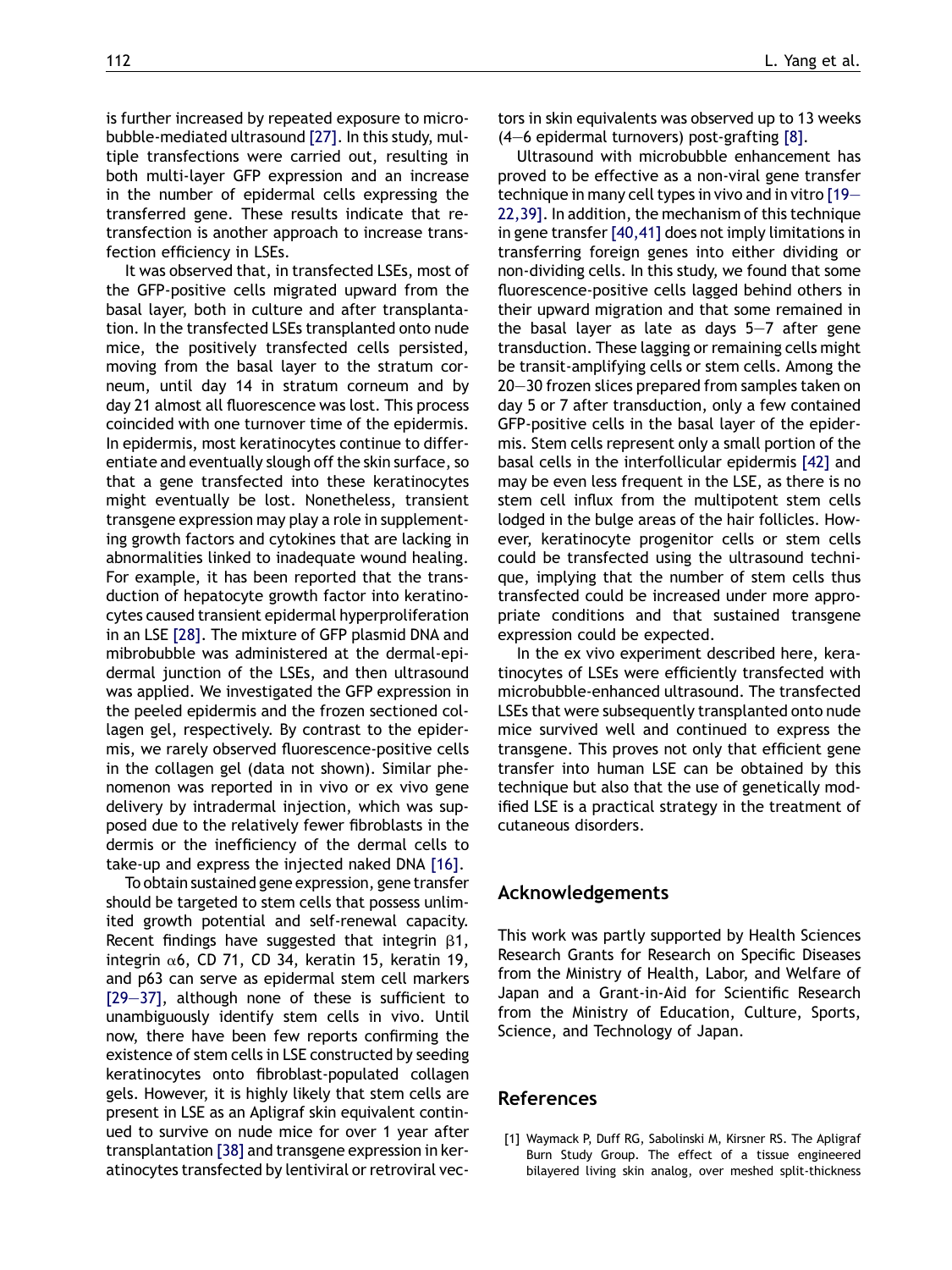<span id="page-8-0"></span>autografts on the healing of excised burn wounds. The use of Apligraf in acute wounds. Burns 2000;26:609—19.

- [2] Falanga V, Margolis D, Alvarez O, Auletta M, Maggiacomo F, Altman M, et al., Human Skin Equivalent Investigators Group. Rapid healing of venous ulcers and lack of clinical rejection with an allogeneic cultured human skin equivalent. Arch Dermatol 1998;134:293—300.
- [3] Kirsner RS. The use of Apligraf in acute wounds. J Dermatol 1998;25:805—11.
- [4] Andreadis ST. Gene transfer to epidermal stem cells: implications for tissue engineering. Expert Opin Biol Ther 2004; 4:783—800.
- [5] Kaneda Y, Tamai K. Current status and future prospects of gene therapy technologies toward the treatment of intractable skin diseases. Arch Dermatol Res 2003;295:S63—6.
- [6] Khavari PA, Rollman O, Vahlquist A. Cutaneous gene transfer for skin and systemic diseases. J Intern Med 2002;252:1—10.
- [7] Ghazizadeh S, Harrington R, Garfield J, Taichman LB. Retrovirus-mediated transduction of porcine keratinocytes in organ culture. J Invest Dermatol 1998;111:492—6.
- [8] Kuhn U, Terunuma A, Pfutzner W, Foster RA, Vogel JC. In vivo assessment of gene delivery to keratinocytes by lentiviral vectors. J Virol 2002;76:1496—504.
- [9] Freiberg RA, Choate KA, Deng H, Alperin ES, Shapiro LJ, Khavari PA. A model of corrective gene transfer in X-linked ichthyosis. Hum Mol Genet 1997;6:927—33.
- [10] Woodley DT, Keene DR, Atha T, Huang Y, Ram R, Kasahara N, et al. Intradermal injection of lentiviral vectors corrects regenerated human dystrophic epidermolysis bullosa skin tissue in vivo. Mol Ther 2004;10:318—26.
- [11] Pislaru S, Janssens SP, Gersh BJ, Simari RD. Defining gene transfer before expecting gene therapy: putting the horse before the cart. Circulation 2002;106:631—6.
- [12] Newman KD, Dunn PF, Owens JW, Schulick AH, Virmani R, Sukhova Q, et al. Adenovirus-mediated gene transfer into normal rabbit arteries results in prolonged vascular cell activation, inflammation, and neointimal hyperplasia. J Clin Invest 1995;96:2955—65.
- [13] Fox JL. US authorities uphold suspension of SCID gene therapy. Nat Biotechnol 2003;21:217.
- [14] Schmidt-Wolf GD, Schmidt-Wolf IG. Non-viral and hybrid vectors in human gene therapy: an update. Trends Mol Med 2003;9:67—72.
- [15] Vogel JC. Non-viral skin gene therapy. Hum Gene Ther 2000;11:2253—9.
- [16] Hengge UR, Walker PS, Vogel JC. Expression of naked DNA in human, pig, and mouse skin. J Clin Invest 1996;97:  $2911 - 6$ .
- [17] Hengge UR, Chan EF, Foster RA, Walker PS, Vogel JC, Cytokine gene expression in epidermis with biological effects following injection of naked DNA. Nat Genet 1995;10:  $161 - 6$ .
- [18] Sawamura D, Meng X, Ina S, Sato M, Tamai K, Hanada K, et al. Induction of keratinocyte proliferation and lymphocytic infiltration by in vivo introduction of the IL-6 gene into keratinocytes and possibility of keratinocyte gene therapy for inflammatory skin diseases using IL-6 mutant genes. J Immunol 1998;161:5633—9.
- [19] Lawrie A, Brisken AF, Francis SE, Wyllie D, Kiss-Toth E, Qwarnstrom EE, et al. Ultrasound-enhanced transgene expression in vascular cells is not dependent upon cavitation-induced free radicals. Ultrasound Med Biol 2003;29:1453—61.
- [20] Li T, Tachibana K, Kuroki M. Gene transfer with echoenhanced contrast agents: comparison between albunex, optison, and levovist in mice-initial results. Radiology 2003;229:423—8.
- [21] Zarnitsyn VG, Prausnitz MR. Physical parameters influencing optimization of ultrasound-mediated DNA transfection. Ultrasound Med Biol 2004;30:527—38.
- [22] Lawrie A, Brisken AF, Francis SE, Tayler DI, Chamberlain J, Crossman DC, et al. Ultrasound enhances reporter gene expression after transfection of vascular cells in vitro. Circulation 1999;99:2617—20.
- [23] Shirakata Y, Tokumaru S, Yamasaki K, Sayama K, Hashimoto K. So-called biological dressing effects of cultured epidermal sheets are mediated by the production of EGF family. TGF-beta and VEGF. J Dermatol Sci 2003;32:209—15.
- [24] Shirakata Y, Ueno H, Hanakawa Y, Kameda K, Yamasaki K, Tokumaru S, et al. TGF-beta is not involved in early phase growth inhibition of keratinocytes by 1alpha, 25(OH)2vitamin D3. J Dermatol Sci 2004;36:41—50.
- [25] Chen S, Shohet RV, Bekeredjian R, Frenkel P, Grayburn PA. Optimization of ultrasound parameters for cardiac gene delivery of adenoviral or plasmid deoxyribonucleic acid by ultrasound-targeted microbubble destruction. J Am Coll Cardiol 2003;42:301—8.
- [26] Lawrie A, Brisken AF, Francis SE, Cumberland DC, Crossman DC, Newman CM. Microbubble-enhanced ultrasound for vascular gene delivery. Gene Ther 2000;7:2023—7.
- [27] Bekeredjian R, Chen S, Frenkel PA, Grayburn PA, Shohet RV, Frenkel P. Ultrasound-targeted microbubble destruction can repeatedly direct highly specific plasmid expression to the heart Optimization of ultrasound parameters for cardiac gene delivery of adenoviral or plasmid deoxyribonucleic acid by ultrasound-targeted microbubble destruction. Circulation 2003;108:1022—6.
- [28] Hamoen KE, Morgan JR. Transient hyperproliferation of a transgenic human epidermis expressing hepatocyte growth factor. Cell Transplant 2002;11:385—95.
- [29] Bickenbach JR. Isolation, characterization, and culture of epithelial stem cells. Meth Mol Biol 2005;289:97—102.
- [30] Gambardella L, Barrandon Y. The multifaceted adult epidermal stem cell. Curr Opin Cell Biol 2003;15:771—7.
- [31] Koster MI, Roop DR. The role of p63 in development and differentiation of the epidermis. J Dermatol Sci 2004;34: 3—9.
- [32] Larouche D, Hayward C, Cuffley K, Germain L. Keratin 19 as a stem cell marker in vivo and in vitro. Meth Mol Biol 2005;289:103—10.
- [33] Lavker RM, Sun TT. Epidermal stem cells: properties, markers, and location. Proc Natl Acad Sci USA 2000;97: 13473—5.
- [34] Radu E, Simionescu O, Regalia T, Dumitrescu D, Popescu LM. Stem cells (p63(+)) in keratinocyte cultures from human adult skin. J Cell Mol Med 2002;6:593—8.
- [35] Trempus CS, Morris RJ, Bortner CD, Cotsarelis Q, Faircloth RS, Reece JM, et al. Enrichment for living murine keratinocytes from the hair follicle bulge with the cell surface marker CD34. J Invest Dermatol 2003;120:501—11.
- [36] Watt FM. The stem cell compartment in human interfollicular epidermis. J Dermatol Sci 2002;28:173—80.
- [37] Webb A, Li A, Kaur P. Location and phenotype of human adult keratinocyte stem cells of the skin. Differentiation 2004; 72:387—95.
- [38] Guerret S, Govignon E, Hartmann DJ, Ronfard V, Long-term remodeling of a bilayered living human skin equivalent (Apligraf) grafted onto nude mice: Immunolocalization of human cells and characterization of extracellular matrix. Wound Repair Regen 2003;11:35—45.
- [39] Endoh M, Koibuchi N, Sato M, Morishita R, Kanzaki T, Murata Y, et al. Fetal gene transfer by intrauterine injection with microbubble-enhanced ultrasound. Mol Ther 2002;5:501—8.